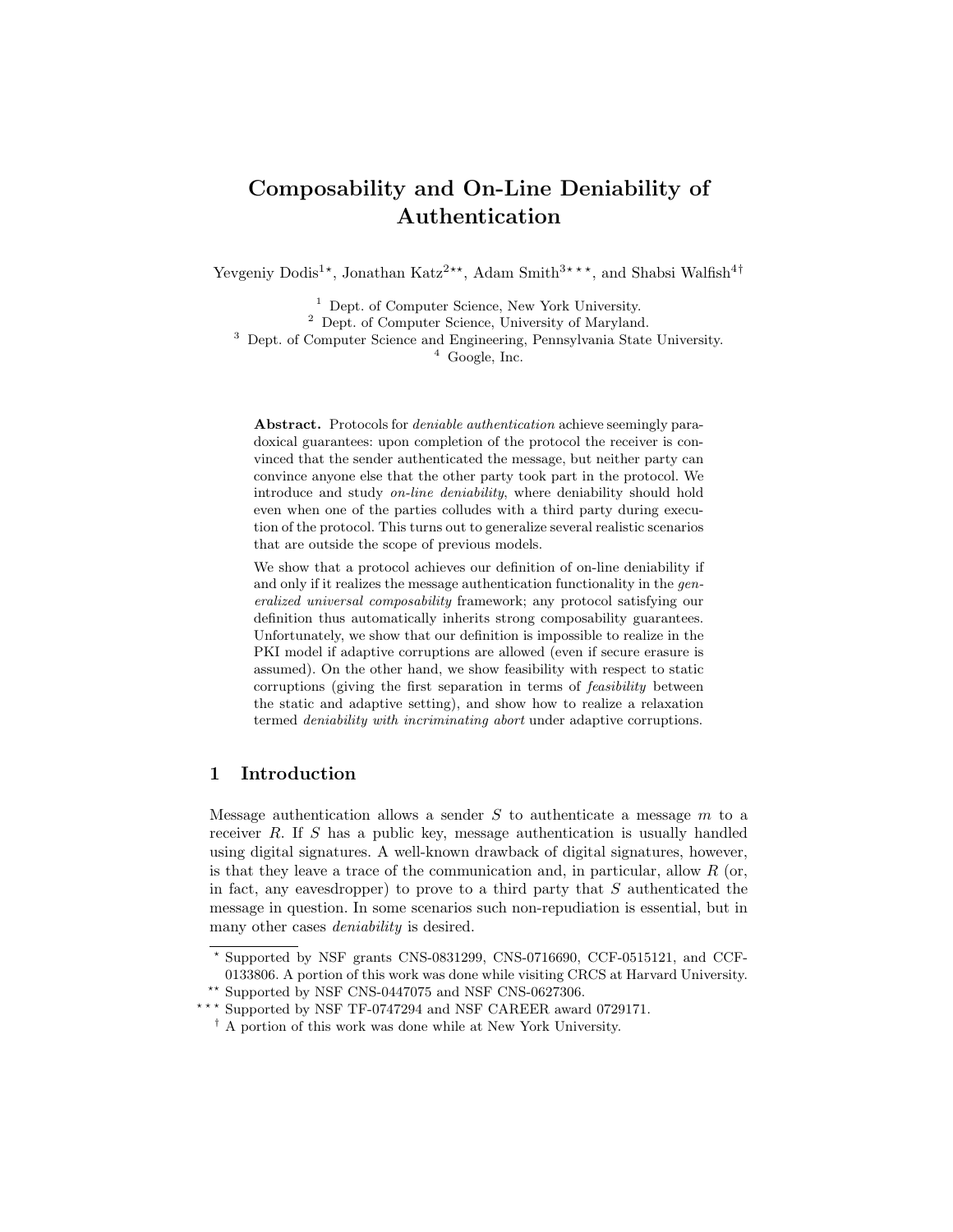#### 2 Yevgeniy Dodis, Jonathan Katz, Adam Smith, and Shabsi Walfish

Deniable authentication, introduced in [16, 18] and studied extensively since then, achieves the seemingly paradoxical guarantees that (1) the receiver is convinced that the message originated from the sender, yet (2) the receiver, even if malicious, cannot prove to anyone else that the sender authenticated the given message. Furthermore, (3) the receiver cannot be incriminated as having been involved, even by a malicious sender (this is meaningful when the receiver has a public key, as will be the case in our work; see further below).

Deniability is a fundamental concept in cryptography. Non-repudiation is sometimes crucial for the free exchange of ideas: without the assurance of remaining "off the record", individuals may be discouraged from discussing subversive (or embarrassing) topics. Deniability is also intimately tied to the simulation paradigm that is central to our understanding of cryptographic protocols.

Indeed, deniability is typically formalized via the simulation paradigm introduced in the context of zero-knowledge (ZK) proofs [20]. Zero-knowledge proofs, however, do not automatically provide deniability. Pass [27] points out that non-interactive ZK proofs are not deniable, nor are many existing ZK proofs in the random oracle model. Furthermore, ZK proofs for which simulation requires rewinding may not suffice to achieve *on-line deniability* which protects each party even when the other party colludes with an on-line entity that cannot be "rewound" (see below for an example).<sup>1</sup> Looking ahead, we note that on-line deniability is only potentially feasible if receivers hold public keys, and we assume this to be the case in our work. Once receivers have public keys, however, protocols can realize the stronger semantics by which a sender can authenticate a message for a specific receiver R but not for anyone else.

One might question whether on-line deniability is too strong. To see why it might be essential, consider a setting where Bob talks to Alice while relaying all messages to/from an external party (such as a law-enforcement agent). Ideally, a deniable authentication protocol would not permit the agent to distinguish the case when Bob is having a real conversation with Alice from the case when Bob is fabricating the entire interaction. Previous, off-line models of deniability provide no guarantees in this setting. Alternatively, imagine a publicly readable/writeable bulletin board (e.g., a wiki) where all entries are time-stamped and assigned unpredictable identifiers. A corrupt receiver running a protocol with an honest sender can post all the messages it receives to the bulletin board, and then generate its responses based on the identifiers assigned to the resulting posts. Again, off-line deniability would not suffice since the bulletin board cannot be rewound; in this case, the contents of the bulletin board would prove that the interaction occurred. More generally, one can imagine a "chosen-protocol attack" by which someone designs and deploys a public service specifically targeted to destroying the deniability of a particular authentication protocol.

With the above motivation in mind, we introduce a strong notion of deniability that, in particular, implies on-line deniability. We then show that a protocol

<sup>&</sup>lt;sup>1</sup> In contrast, previous notions of deniable authentication only guarantee off-line deniability which protects against a malicious party who records the transcript and shows it to a third party after the fact.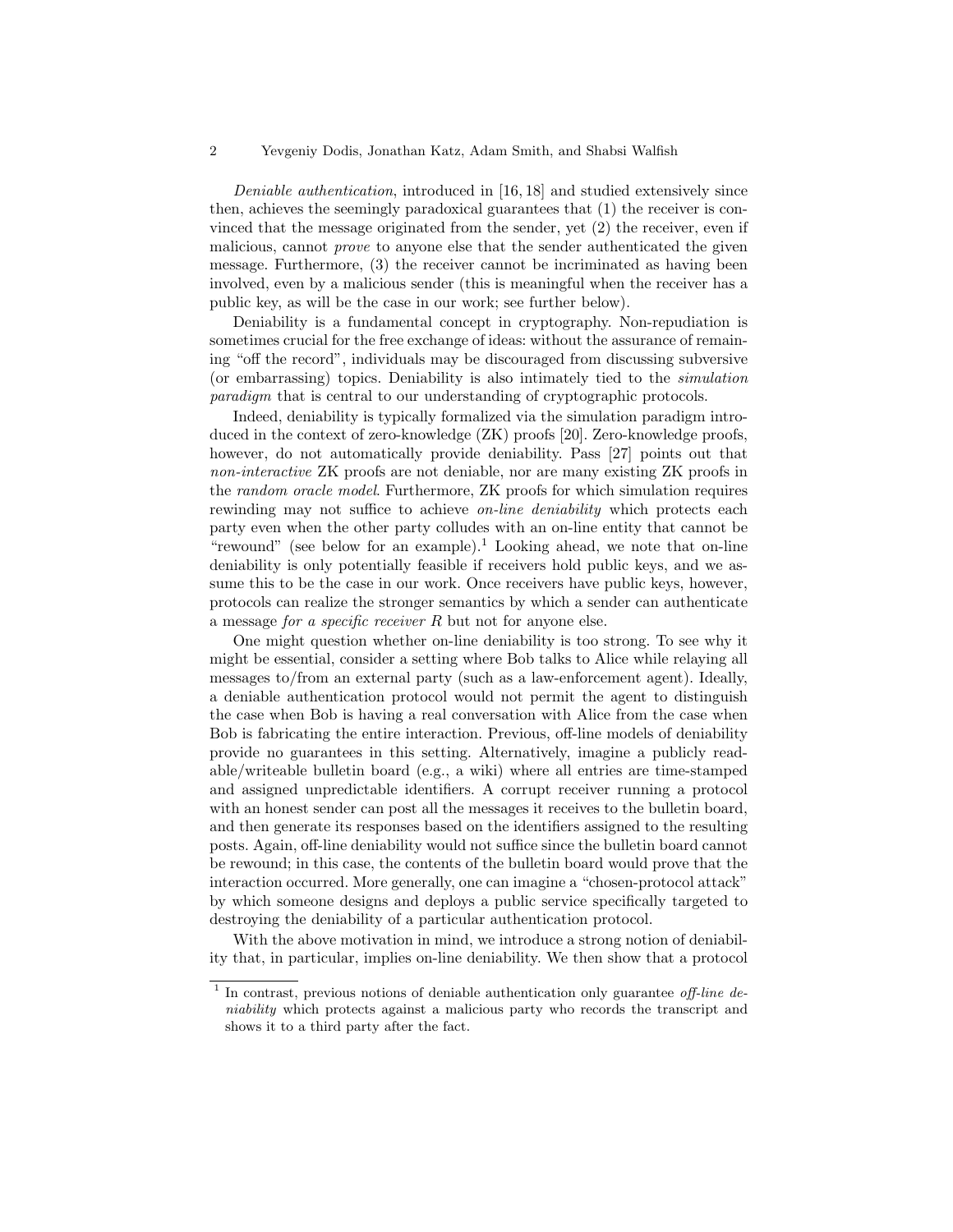satisfies our definition if and only if it securely realizes the message authentication functionality  $\mathcal{F}_{auth}$  in the recently introduced generalized UC (GUC) framework [7]. (This is an extension of Canetti's UC framework [5] that models globally-available, "external" functionalities like a common reference string, PKI, etc.) Protocols proven secure with respect to our definition thus inherit all the strong composability properties of the (G)UC framework. We stress that protocols realizing  $\mathcal{F}_{auth}$  in the UC framework do not necessarily provide deniability; in particular, digital signatures — which are clearly not deniable realize  $\mathcal{F}_{auth}$  in the UC framework [6]. Similarly, protocols realizing  $\mathcal{F}_{auth}$  in the UC framework may be problematic when composed with other protocols that are allowed to depend on parties' public keys (see Section 2.3). In both cases, the reason is that the UC framework treats public keys as local to a particular session. When this condition is enforced, the expected security properties hold; when public keys are truly public, the expected security properties may not hold.

## 1.1 Our Results

We propose a definition of deniable authentication which, in comparison to prior work, guarantees stronger security properties such as on-line deniability and security under concurrent executions with arbitrary other protocols. Unfortunately, we show that our notion of deniable authentication is impossible to achieve in the PKI model if adaptive corruptions are allowed. This holds even if secure erasure is assumed; if we are unwilling to allow erasure then we can rule out even the weaker notion of forward security (where, informally, honest parties' secret keys and state might be compromised after completion of the protocol). In the full version, we show reductions from deniable authentication to deniable key exchange and vice versa; thus, our impossibility results imply that deniable key exchange is impossible (with regard to adaptive corruptions) as well.

Our impossibility result is very different from prior impossibility results in the UC setting [5, 9, 11, 7]. Previous impossibility results assume secure channels as a primitive, and show that additional setup assumptions (such as a PKI) are necessary to realize other, more advanced functionalities. Here, we show that the basic functionality of authenticated channels cannot be realized even given the setup assumption of a PKI.

Faced with this strong negative result, we ask whether relaxed definitions of deniable authentication can be achieved. In this direction, we show several positive results based on standard assumptions and without random oracles. First, we observe that our definition can be satisfied with respect to static adversaries. This appears to give the first separation between the static and adaptive settings with regard to *feasibility*.<sup>2</sup> Second, we observe that our definition can be achieved, with respect to adaptive corruptions, in the symmetric-key setting where all pairs of parties share a key.

 $2$  Nielsen [26] shows a separation between the static and adaptive settings with regard to round complexity, but not feasibility.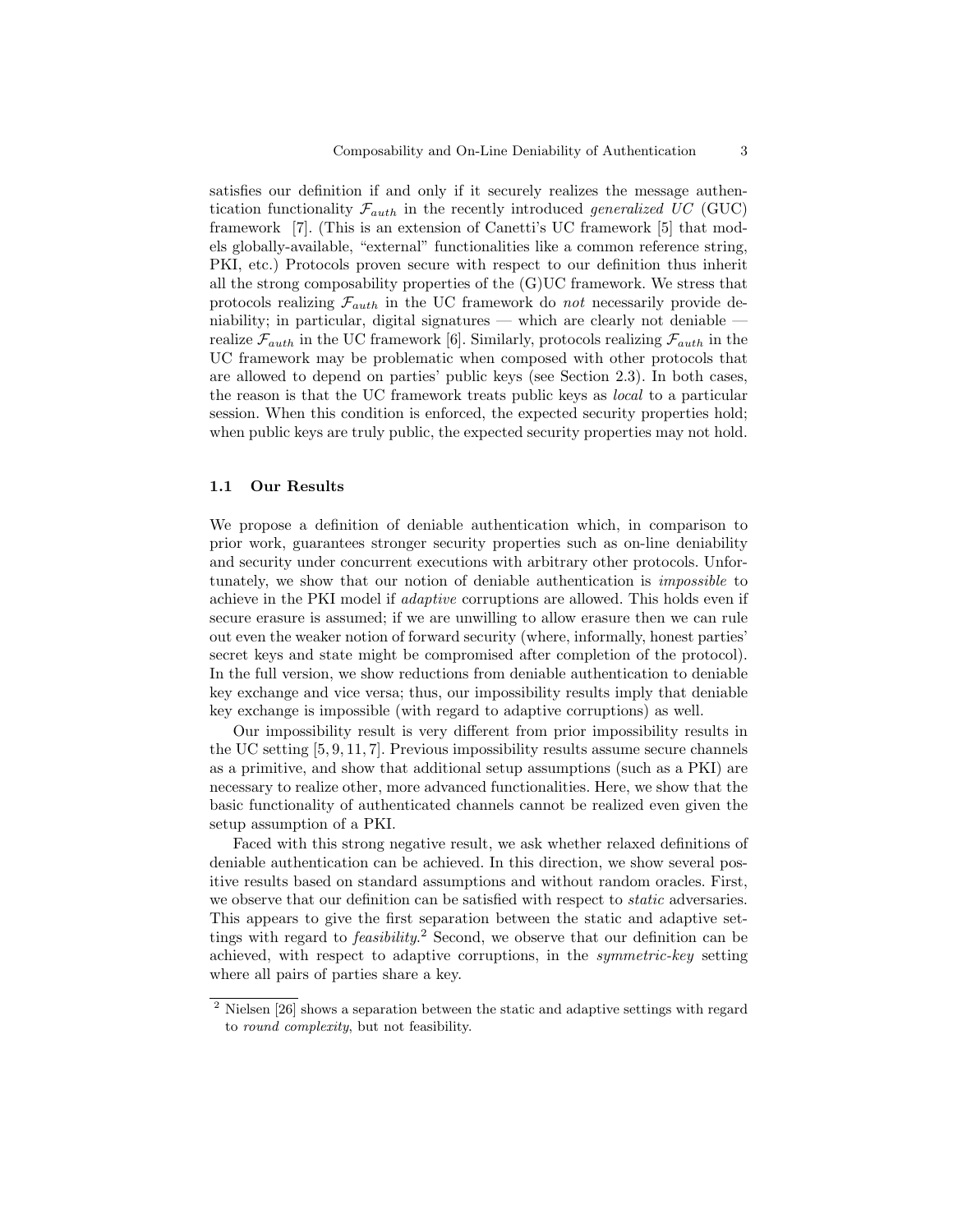#### 4 Yevgeniy Dodis, Jonathan Katz, Adam Smith, and Shabsi Walfish

The symmetric-key setting is less appealing than the public-key setting. To partially bridge the two we suggest that symmetric keys for deniable authentication can be established using a weak form of deniable key exchange termed key exchange with incriminating abort (KEIA). Intuitively, KEIA guarantees deniability as long as the protocol terminates successfully; once a shared key is established, deniability is guaranteed even if corruptions occur at any later time. If a malicious party aborts the protocol, however, this party may obtain some incriminating evidence against the other party; all this proves, however, is that the two parties attempted to establish a key. In light of our impossibility result, realizing KEIA (and hence a weak form of deniable authentication) seems to be a reasonable compromise.

As our third and most technically interesting feasibility result, we show how to realize KEIA in the PKI model (without erasure) with respect to semiadaptive adversaries who corrupt parties either before or after (but not during) an execution of the protocol.

Due to space constraints, this extended abstract discusses the proposed modeling of online deniability and states our main results. Proofs, additional results, and further discussions are deferred to the full version.

## 1.2 Previous Work in Relation to Our Own

Deniable authentication was formally introduced by Dwork, Naor, and Sahai [18] (though it was also mentioned in [16]) and it, along with several extensions and generalizations, has received significant attention since then [4, 31, 3, 18, 19, 17, 24, 27, 28, 14, 7, 25]. This prior work all assumes that only the sender has a public key; thus, this work implicitly assumes that "guaranteed delivery" of messages to a specific, intended recipient is possible, and/or that the sender is willing to authenticate a given message for anyone. In such cases on-line deniability does not make sense. Since we are specifically interested in on-line deniability, we consider the setting where the receiver also has a public key. (This setting was also considered in concurrent work done independently of our own [23, 32].) Once the receiver holds a public key, the sender can meaningfully authenticate a message for a particular receiver without being willing to authenticate the message for all other parties.

As previously mentioned, our definition implies very strong notions of deniability. In particular, our protocols remain secure under concurrent composition, something that was an explicit goal of prior work [18, 19, 24, 28]. To the best of our knowledge all prior constructions achieving concurrent security use timing assumptions [18] which, though reasonable, seem preferable to avoid.<sup>3</sup> Our protocols also remain secure when run concurrently with arbitrary other protocols, something not addressed by previous work.

Designated-verifier proofs [22] and two-party ring signatures [30, 2] also provide authentication without non-repudiation. These primitives do not provide

<sup>&</sup>lt;sup>3</sup> It is not clear whether plugging a generic concurrent ZK proof [29] into any existing deniable authentication protocol would yield a concurrently secure protocol. In any case, this approach would yield protocols with very high round complexity [10].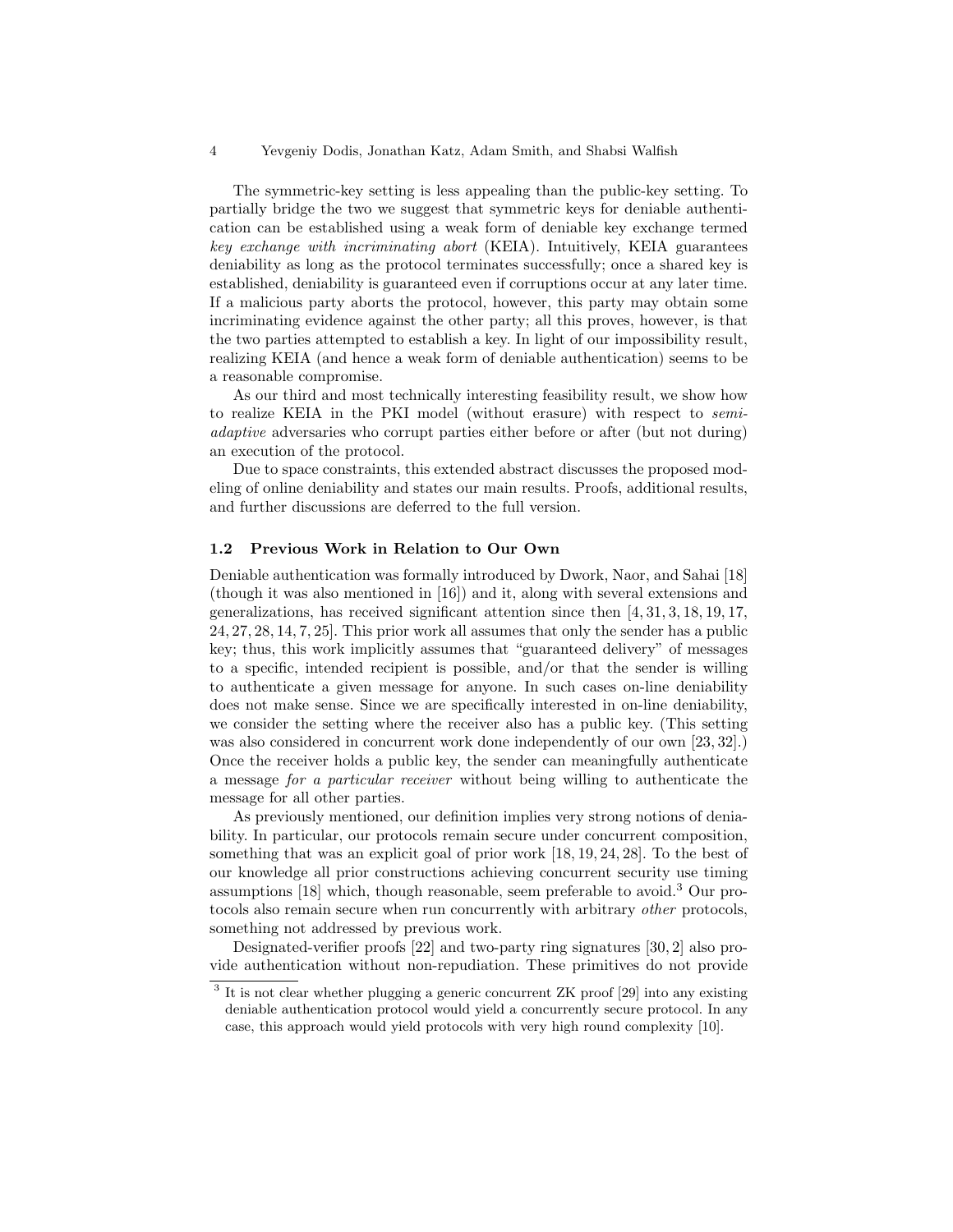deniable authentication, however, since they incriminate the sender S and receiver R jointly; that is, they do leave evidence that either  $S$  or  $R$  was involved in authenticating some message. Deniable authentication, in contrast, does not implicate either party. Similarly, although there has been extensive work constructing and analyzing various deniable key-exchange protocols such as as SIGMA, SKEME, and HMQV (see [13, 14]), none of these protocols meets our definition of deniability. For example, SIGMA leaves a trace that the sender and receiver communicated, even if it does not reveal exactly what message was authenticated. (HMQV might satisfy our definition with respect to static adversaries, though we have not verified the details. The HMQV protocol is not, however, forward-secure unless erasure by honest parties is allowed).

## 2 Defining Deniable Authentication

In this section we define our notion of deniable authentication. We begin by giving a self-contained definition whose primary aim is to model on-line deniability. Our definition is based on an interactive distinguisher, much like the "environment" in the UC framework. Indeed, we observe that a protocol satisfies our definition if and only if it securely realizes the message authentication functionality  $\mathcal{F}_{auth}$  in the GUC framework. This means that any protocol satisfying our definition automatically inherits the strong composability guarantees of the UC framework, and also provides some justification of the claim of Canetti et al. [7] that the GUC-framework models deniability.

#### 2.1 The Basic Definition

We start by introducing the relevant parties. We have a sender  $S$  who is presumably sending a message m to a receiver R, a judge  $\mathcal J$  who will eventually rule whether or not the transmission was attempted, an *informant*  $\mathcal I$  who witnesses the message transmission and is trying to convince the judge, and a misinformant  $M$  who did not witness any message transmission but still wants to convince the judge that one occurred. Jumping ahead, a protocol is secure if the judge is unable to distinguish whether it is talking to a true informant  $\mathcal I$  (interacting with S and R while they are running the protocol), or a misinformant  $M$ .

We assume the sender and receiver are part of a network environment that includes some trusted parties (e.g., trusted setup like the PKI), some means of communication between the sender and receiver (e.g., a direct unauthenticated channel), and a direct, private channel between the judge and the informant (or misinformant, depending on the setting). Intuitively, this on-line channel, coupled with the fact that  $J$  cannot be "rewound", is what guarantees on-line deniability. Additionally, we assume that the judge does not have direct access to the players (in particular, the judge does not know whether  $S$  really intends to send a message, or whether R really received one); instead, the judge must obtain information about the parties through the (mis)informant. However, the judge  $\mathcal J$  does have direct access to any global setup (for example, in the case of a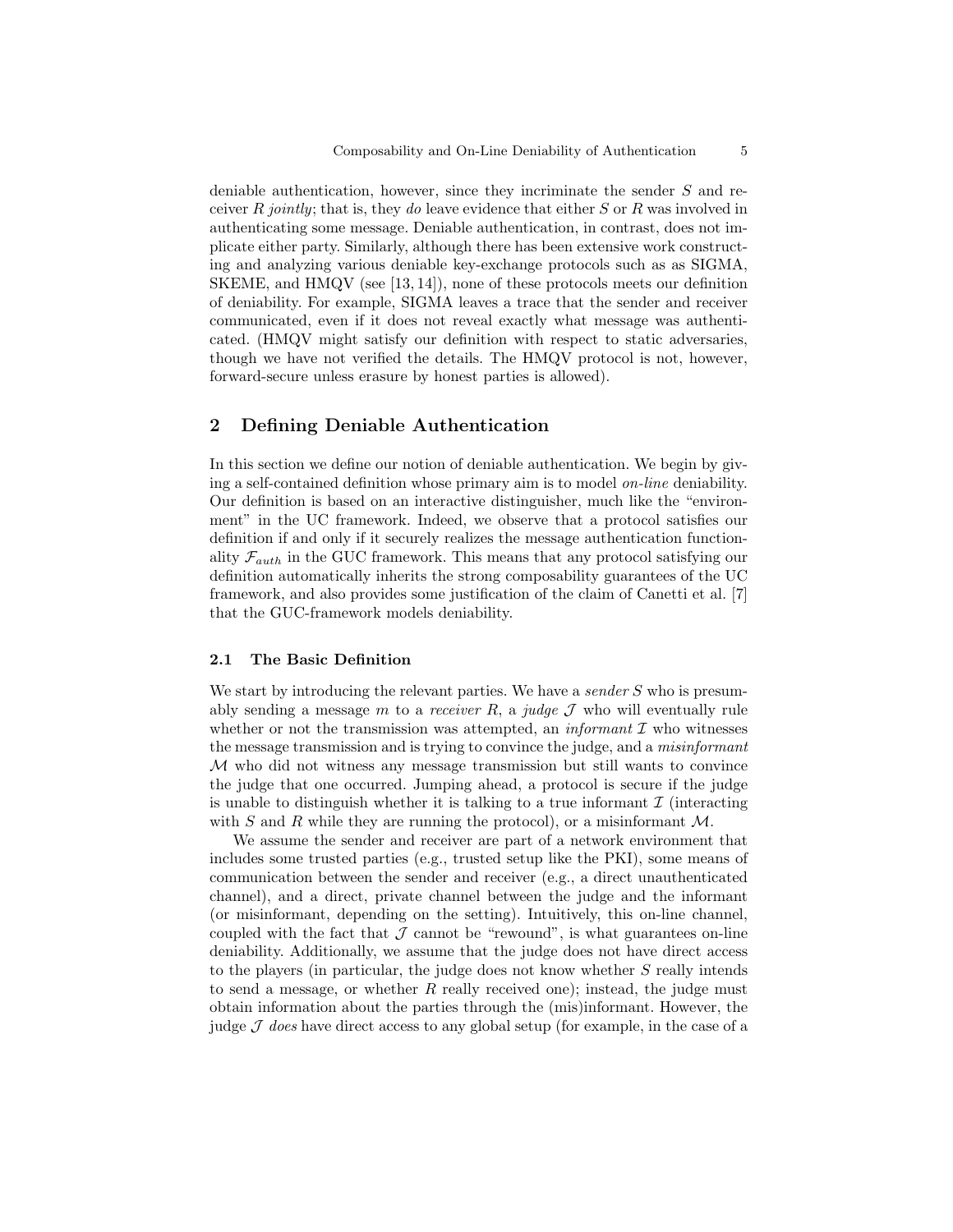PKI it can reliably obtain the public keys of  $S$  and  $R$ ), and so the misinformant cannot necessarily lie arbitrarily without being caught. Both the informant  $\mathcal I$ and the misinformant  $\mathcal M$  can adaptively corrupt either the sender  $S$  or the receiver  $R$  at any time, and thereby learn the entire state of the corrupted party (if this party has a public key, this state includes the corresponding secret key). Additionally, once either  $S$  or  $R$  is corrupt the judge learns about the corruption, and the (mis)informant can totally control the actions of this party going forward. We assume the (mis)informant cannot corrupt the global setup; for example, in the case of a PKI, the (mis)informant does not know the secret keys of any uncorrupted party (but does know all the public keys). Finally, the (mis)informant has partial control over the network: it can totally control all unauthenticated links, and can block messages from authenticated links.

Roughly, a protocol  $\pi$  achieves *on-line deniable authentication* if for any efficient informant  $\mathcal I$ , there exists an efficient misinformant  $\mathcal M$  such that that no efficient judge  $\mathcal J$  can distinguish the following two experiments with nonnegligible probability.

- 1. Informant experiment. S and R run  $\pi$  in the presence of the informant  $\mathcal I$  (who in turn interacts with the judge  $\mathcal J$  in an on-line manner). R informs  $J$  upon accepting any message  $m'$  as having been authenticated by S (the message  $m'$  need not be the same as the input to S if, say, S is corrupt and ignores its input).
- 2. Misinformant experiment. S and R do nothing, and  $\mathcal J$  only interacts with the misinformant M. (Here, M is allowed to falsely inform  $\mathcal J$  that R accepted some arbitrary message  $m'$  as having been authenticated by S.)

(See the full version for a precise definition.) As in the UC model, we can take the informant  $\mathcal I$  to be a "dummy" attacker who follows the instructions of the judge and truthfully reports everything it sees.

#### 2.2 Deniable Authentication in the GUC Framework

The ideal message authentication functionality  $\mathcal{F}_{auth}$  (essentially from [5]) is given in Figure 1. (In all our ideal functionalities, delivery of messages to parties is scheduled by the adversary.)  $\mathcal{F}_{auth}$  is "deniable" because, although the adversary learns that a message transmission took place, the adversary is not provided with any "evidence" of this fact that would convince a third party. Since  $\mathcal{F}_{auth}$ is deniable, we expect that a protocol  $\pi$  realizing  $\mathcal{F}_{auth}$  (with respect to a sufficiently strong notion of "realizing") would be deniable as well. Such a claim is not, however, immediate; in particular, recall that protocols realizing  $\mathcal{F}_{auth}$  in the UC framework are not necessarily deniable.

Thus, we turn instead to a recently-proposed extension to the UC framework called generalized universal composability (GUC) [7] which enables direct modeling of global setup. Canetti et al. claim [7], informally, that modeling global setup in this way provides a means of capturing additional security concerns, including deniability, within a UC-style security framework. We validate their claim (at least in our context) via the following result: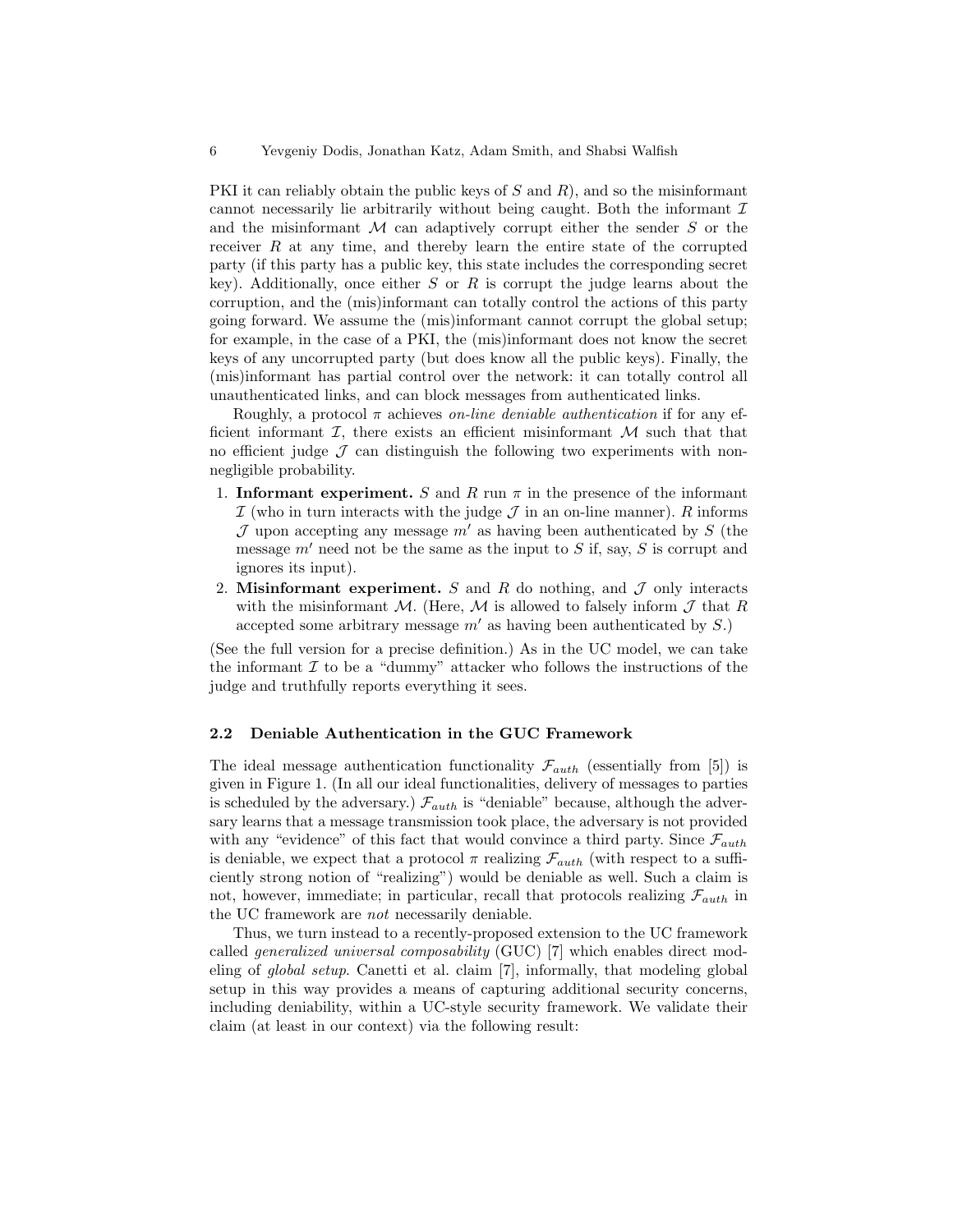Composability and On-Line Deniability of Authentication 7

| Functionality $\mathcal{F}_{auth}$ |                                                                                                                                                                                                                                                                                                                                                                                                                                                               |  |  |
|------------------------------------|---------------------------------------------------------------------------------------------------------------------------------------------------------------------------------------------------------------------------------------------------------------------------------------------------------------------------------------------------------------------------------------------------------------------------------------------------------------|--|--|
|                                    | 1. Upon receiving input (send, sid, m) from S, do: If sid = $(S, R, \text{sid}')$ for<br>some R, then give the message (sent, sid, m) to the adversary who then<br>schedules delivery to $R$ . Else ignore the input.<br>2. Upon receiving (corruptsend, sid, $m'$ ) from the adversary, if S is cor-<br>rupt and no message (sent, sid, $m$ ) was yet output, then give the message<br>(sent, sid, $m'$ ) to the adversary who then schedules delivery to R. |  |  |
|                                    |                                                                                                                                                                                                                                                                                                                                                                                                                                                               |  |  |

Fig. 1. The message authentication functionality of [5].

**Proposition 1.** A protocol  $\pi$  achieves on-line deniable authentication if and only if it realizes  $\mathcal{F}_{auth}$  in the GUC framework.

In the full version of this paper we define notions of on-line deniability for identification and key exchange, and show that protocols achieve these definitions if and only if they realize appropriate functionalities in the GUC framework.

## 2.3 PKI Setup and Comparison with Prior Models

We model a PKI as a shared functionality  $\mathcal{F}_{krk}$  that enforces the following: Honest parties register with a central authority who generates the public and secret keys for them. Corrupt parties register an arbitrary, but consistent, pair of public/secret keys with the authority. Note that the central registration authority knows the secret keys of all parties (including the corrupt parties), and therefore the model is referred to as "Key Registration with Knowledge" [1]. Clearly this model is more involved than a "bare" PKI. The fact that we work in this model only strengthens our impossibility results. Moreover, the bare PKI model does not suffice for our feasibility results (cf. Proposition 2).

An additional requirement we impose is that honest parties protect their secret keys by using them only in some specified authentication protocol  $\Phi$ . (Corrupt parties are allowed to use their keys in an arbitrary manner.) There are several ways to model this requirement. For concreteness, we parameterize the key-registration functionality with a description of  $\Phi$ , and allow honest parties to run  $\Phi$  via calls to the key-registration functionality. (See Figure 2.) In a real execution of the protocol, of course, honest parties will actually hold their secret key and it is up to them to restrict its use.

Comparison to prior models of a PKI. Our PKI functionality is defined similarly to that of [1]. However, unlike in [1], we restrict honest parties to only use their secret keys with the protocol  $\Phi$ , and a single instance of  $\mathcal{F}_{krk}$  persists across multiple sessions. In the terminology of [7],  $\mathcal{F}_{krk}$  is a shared functionality as opposed to a local one. The shared nature of the functionality implies, in particular, that the environment has direct access to the public keys of all the parties (as well as the secret keys of corrupted parties). Local setup, in contrast, is not adequate for capturing deniability. As argued in [7], local setup is also not satisfactory with regard to composition. Indeed, local modeling of the PKI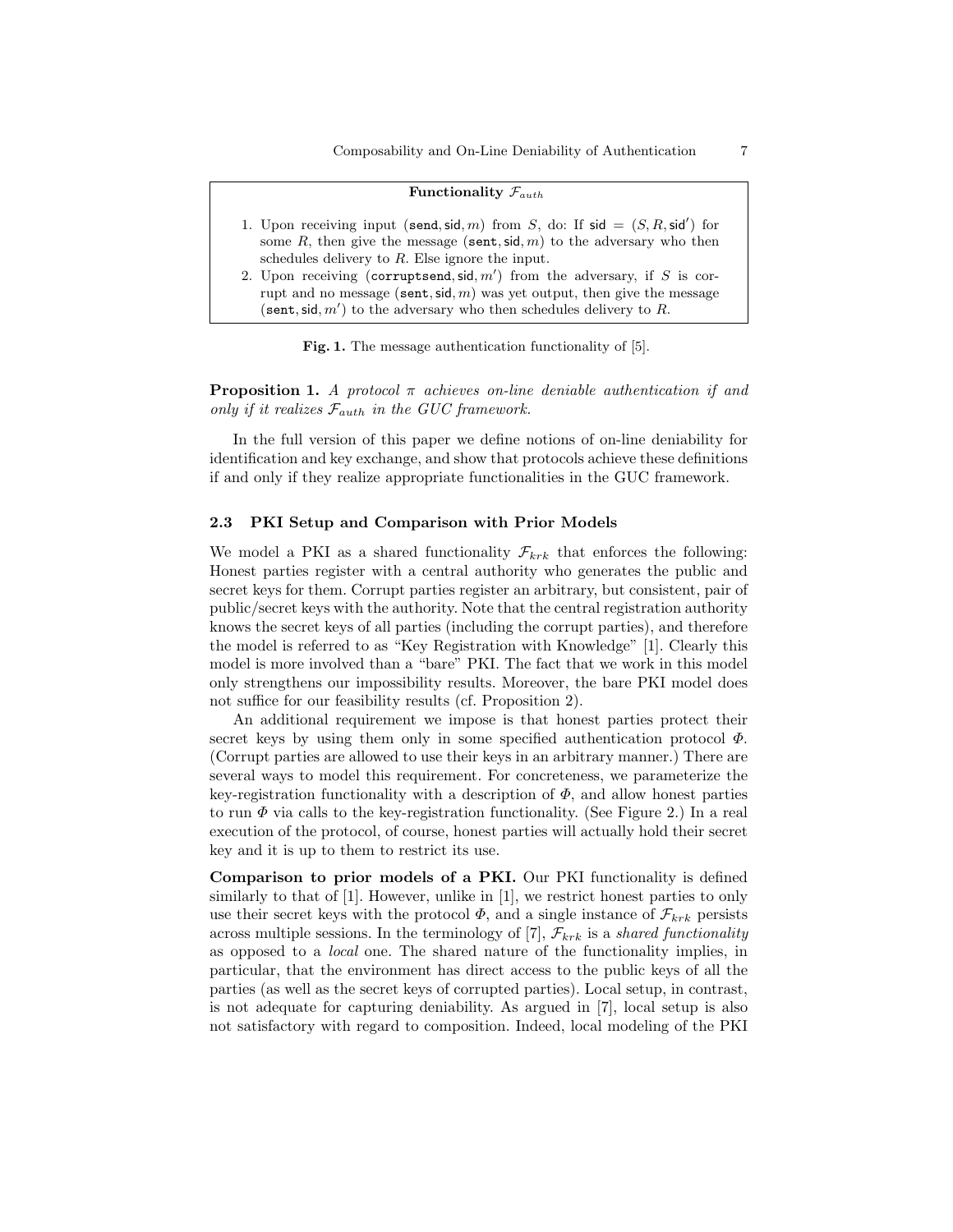# Shared Functionality  $\mathcal{F}^\varPhi_{krk}$

Parameterized by a security parameter  $\lambda$ , a protocol (or, more generally, a list of protocols)  $\Phi$ , and a (deterministic) key generation function Gen, shared functionality  $\mathcal{F}_{krk}$  proceeds as follows when running with parties  $P_1, \ldots, P_n$ :

- Registration: When receiving a message (register) from an honest party  $P_i$  that has not previously registered, sample  $r \leftarrow \{0,1\}^{\lambda}$  then compute  $(PK_i, SK_i) \leftarrow$  Gen<sup> $\lambda$ </sup>(r) and record the tuple  $(P_i, PK_i, SK_i)$ .
- Corrupt Registration: When receiving a message (register,  $r$ ) from a corrupt party  $P_i$  that has not previously registered, compute  $(PK_i, SK_i) \leftarrow$  Gen<sup> $\lambda$ </sup>(r) and record the tuple  $(P_i, PK_i, SK_i)$ .
- **Public Key Retrieval:** When receiving a message (retrieve,  $P_i$ ) from any party  $P_j$  (where  $i = j$  is allowed), if there is a previously recorded tuple of the form  $(P_i, PK_i, SK_i)$ , then return  $(P_i, PK_i)$  to  $P_i$ . Otherwise return  $(P_i, \perp)$  to  $P_i$ .
- Secret Key Retrieval: When receiving a message (retrievesecret,  $P_i$ ) from a party  $P_i$  that is either *corrupt* or honestly running the protocol code for  $\Phi$ , if there is a previously recorded tuple of the form  $(P_i, PK_i, SK_i)$ then return  $(P_i, PK_i, SK_i)$  to  $P_i$ . In all other cases, return  $(P_i, \perp)$ .

Fig. 2. The Φ-Key Registration with Knowledge shared functionality.

seemingly leaves two options: either a fresh instance of the PKI is required for every execution of the protocol (which is impractical), or one must use the joint UC (JUC) theorem [12]. Unfortunately, the latter option only guarantees security under composition with a restricted class of protocols. Specifically, security is not guaranteed under composition with protocols that may depend on honest parties' public keys. (We provide an example in the full version.)

### 2.4 Flavors of Protocols/Attackers

An adaptive attacker can corrupt parties before, during, and after execution of a protocol. A static attacker can only corrupt parties before the beginning of the protocol. A semi-adaptive attacker can corrupt parties before and after (but not during) a protocol execution. Finally, a forward-secure attacker can only corrupt the parties after the protocol. We will distinguish between the setting where (honest) parties are assumed to be able to securely erase information, and where they cannot. Erasures do not affect the model for static attackers, but are meaningful for semi-adaptive, forward-secure, and fully adaptive attackers.

## 3 Impossibility Result

In this section we prove our main result: adaptively secure deniable authentication is impossible in the PKI model, even if erasures are allowed, and even if each secret key is used only once. If secure erasure is not assumed, we can even rule out forward security for deniable authentication.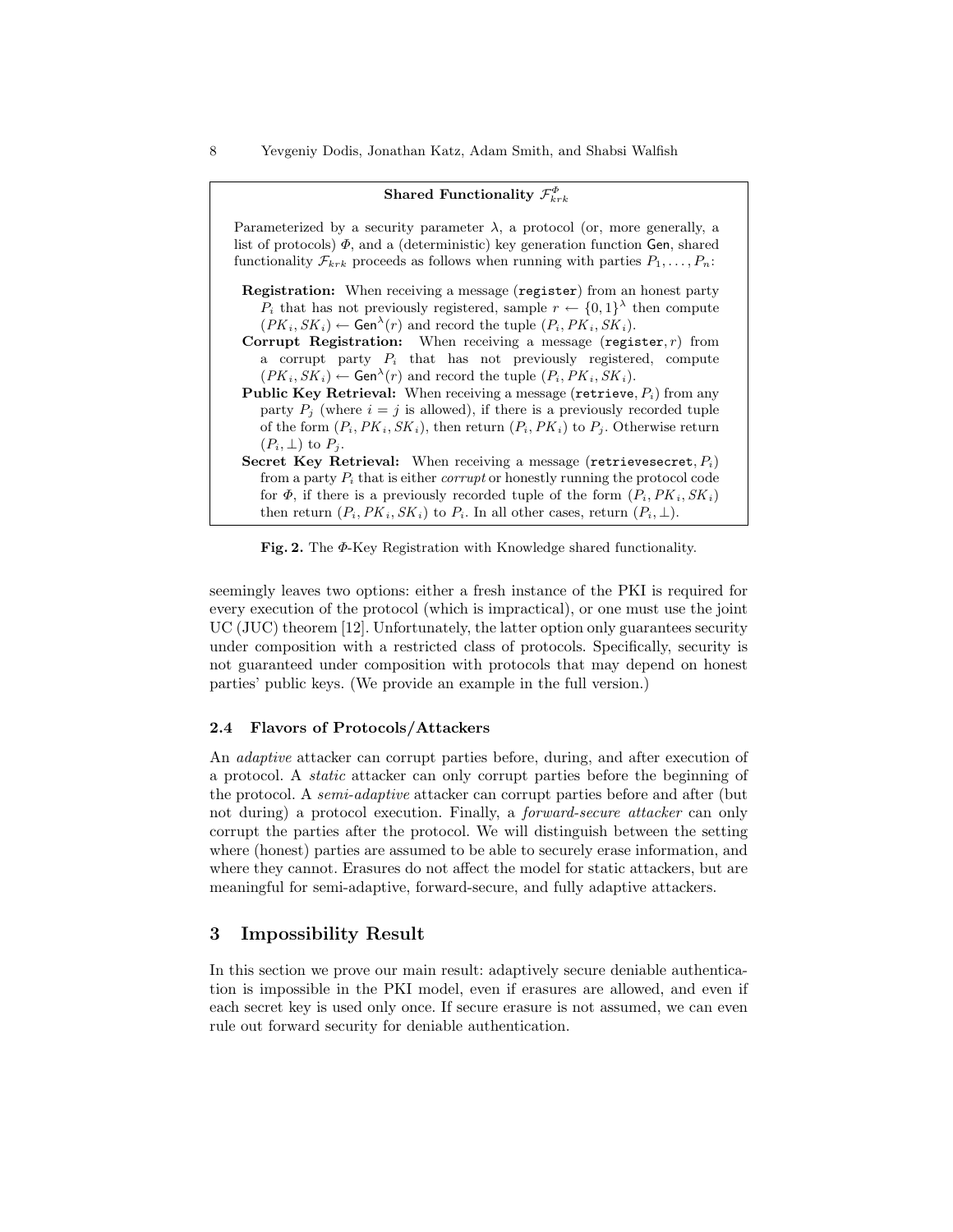Before stating the precise impossibility results, it is instructive to consider some naïve strategies for ruling out adaptively secure on-line deniable authentication. At first, it appears that since the behavior of the sender  $S$  can be simulated in a straight-line manner *without* its secret key  $SK_S$ , there is an attacker who can impersonate the sender to the recipient  $R$  (by running the simulator). One of the reasons this does not work is that  $R$  might use its own secret key  $SK_R$  for verification. In particular, a simulated transcript might be easily distinguishable from a real transcript to  $R$  (since  $R$  can employ knowledge of  $SK_R$  to distinguish the transcript) but be indistinguishable from a real transcript to the adversary. One "fix" to this problem is for the adversary to (adaptively) corrupt R and then check the simulated transcript from R's viewpoint. Unfortunately, if R is corrupted too early (say, at the very beginning), it could be the case that knowledge of R's secret key is subsequently employed by the simulator in order to simulate the proper transcript (without talking to  $S$  or obtaining  $SK_S$ ). Notice that such a simulation does not contradict soundness since, in the real world,  $R$  would know that he is not simulating the conversation with  $S$ . On the other hand, if R is corrupted too late (say, at the very end), the initial flows from the "then-honest" party  $R$  were also chosen by the simulator, so there is no guarantee that they correspond to the behavior of a real  $R$  interacting with the sender's simulator.

In fact, a proof of the following theorem is more complicated and requires a sequence of "hybrid arguments" where corruption of one of the parties is delayed by one round each time. See the following section.

**Theorem 1.** There does not exist a protocol  $\Pi$  realizing the deniable authentication functionality  $\mathcal{F}_{auth}$  in the  $\mathcal{F}_{krk}^{\Pi}$ -hybrid model with respect to adaptive corruptions. Moreover, impossibility holds even under the following additional assumptions/constraints:

- Secure data erasures are allowed.
- Each honest party P uses its secret key sk<sub>P</sub> for only a single execution of the protocol.
- The attacker A either impersonates a sender to a single honest receiver, or impersonates a receiver to a single honest sender. (In particular, A does not run a concurrent attack or a "man-in-the-middle attack" against an honest sender and receiver.)

We also show how to extend the above impossibility result to rule out forward security if erasures are not allowed.

**Theorem 2.** If data erasures are not allowed, it is impossible to realize  $\mathcal{F}_{auth}$  in the  $\mathcal{F}_{krk}$ -hybrid model with respect to forward security. Moreover, impossibility holds even under the constraints of Theorem 1.

The results above can also be extended to rule out the possibility of realizing deniable key exchange or identification.

Finally, we note that the "bare PKI" model (in which parties are allowed to post public keys without necessarily knowing a corresponding secret key) is not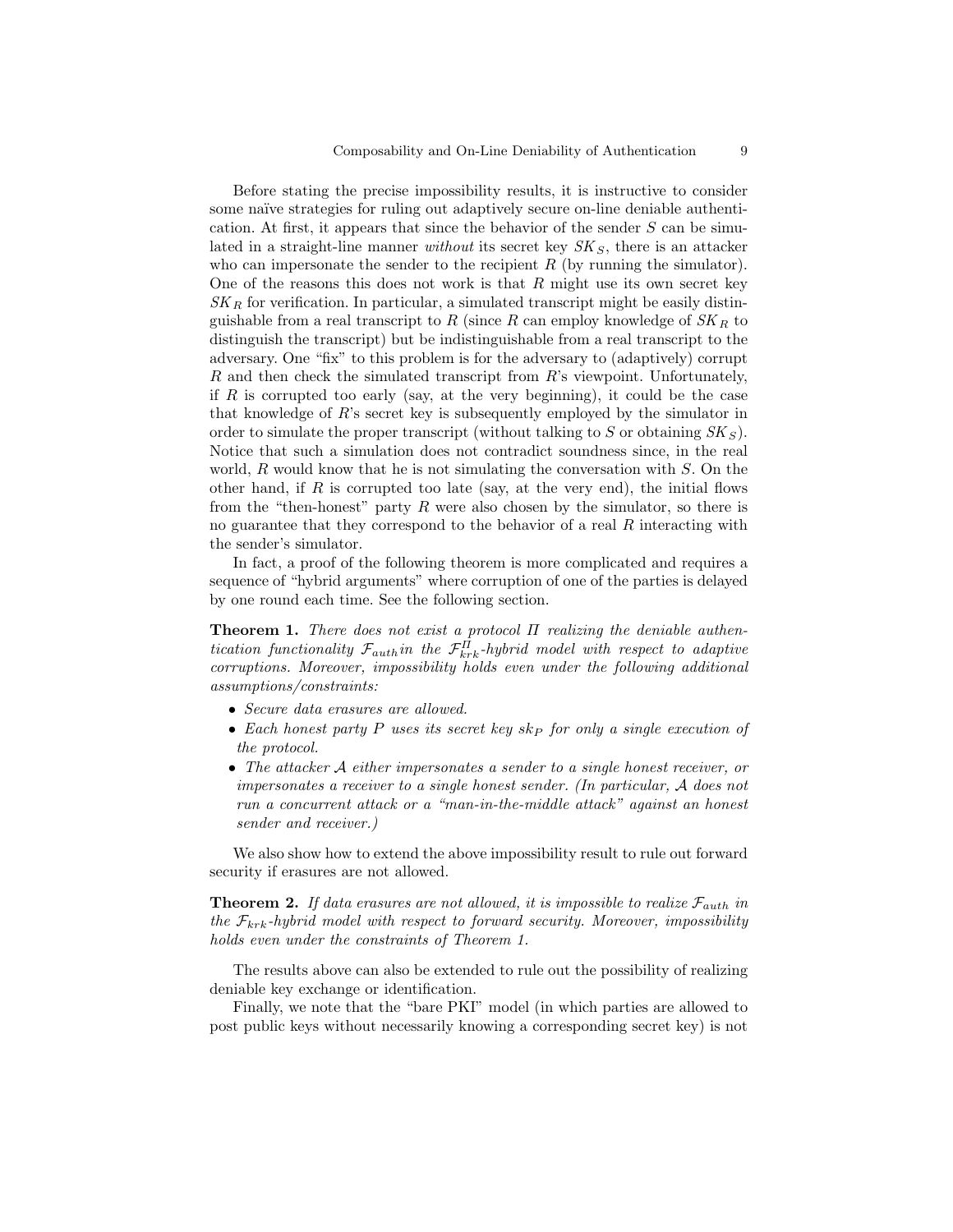10 Yevgeniy Dodis, Jonathan Katz, Adam Smith, and Shabsi Walfish

sufficient to realize deniable authentication at all, even with respect to security. This seems to imply that key registration with knowledge is an unavoidable requirement for deniability.

Proposition 2. It is impossible to realize the identification, authentication, or key exchange functionalities in the bare public key model, even with respect to static corruption.

## 3.1 Proof Sketch for Impossibility (Theorem 1)

At a high level, the proof is an inductive argument showing that each round of the protocol either incriminates one of the parties, or can be simulated entirely (from either side) without knowledge of any secret keys. Of course, if either party can simulate the entire protocol without knowledge of any secret keys, it cannot be sound (*i.e.*, an attacker without  $S$ 's key can authenticate an arbitrary message to  $R$ ). Thus, we show that either the protocol is not deniable, or it is not sound, contradicting our security requirements. The difficult part of the proof is the inductive step, which requires a delicate series of hybrid arguments. In particular, one must be careful about the order of corruptions in the various hybrids.

More formally, let  $\Pi$  be any protocol for deniable identification using  $r = r(n)$ rounds, and assume toward a contradiction that  $\Pi$  is adaptively secure. Without loss of generality, we assume that the receiver goes first, and that the final message of the protocol is sent by the sender. In particular, we let  $\alpha_1, \alpha_2, \ldots, \alpha_r$ denote the messages sent by the receiver R and  $\beta_1, \ldots, \beta_r$  denote the response messages sent by the sender S. For convenience, we let  $\alpha_{r+1}$  denote the binary decision bit of the receiver indicating whether or not R accepted. Throughout the protocol, we denote the current state of the sender and the receiver by  $\omega_s$  and  $\omega_R$ , respectively. This evolving state will include all the information currently stored by the given party, except for its secret key. Because we allow erasures, the current state does not include any information previously erased by this party.

We already stated that we only consider two kinds of attackers: sender impersonator  $\mathcal{A}_S$  and receiver impersonator  $\mathcal{A}_R$ . The sender impersonator  $\mathcal{A}_S$  will talk with an honest receiver  $R$ , while the receiver impersonator  $A_R$  will talk to an honest sender S. By assumption, there exists efficient simulators  $\mathsf{Sim}_R$  and  $\mathsf{Sim}_S$  for  $\mathcal{A}_S$  and  $\mathcal{A}_R$ , respectively: the job of  $\mathsf{Sim}_R$  is to simulate the behavior of R when talking to  $A<sub>S</sub>$ , while the job of  $\mathsf{Sim}_S$  is to simulate the behavior of S when talking to  $A_R$ . Moreover, the GUC security of  $\Pi$  implies that  $\mathsf{Sim}_S$ and  $\mathsf{Sim}_R$  have to work given only oracle access to R and S, respectively.<sup>4</sup> In particular, this means that in each round  $1 \leq i \leq r$ ,

• As long as neither S nor R is corrupted,  $\mathsf{Sim}_S$  (resp.,  $\mathsf{Sim}_R$ ) will receive some arbitrary message  $\alpha_i$  (resp.,  $\beta_i$ ) and must generate a "good-looking"

<sup>&</sup>lt;sup>4</sup> This is because, without loss of generality,  $A_S$  and  $A_R$  are simply the dummy parties forwarding the messages of the environment, and the simulator has to work for any environment. In fact, this property follows whenever there is an external "judge" with whom the adversary may interact when gathering evidence of protocol interactions.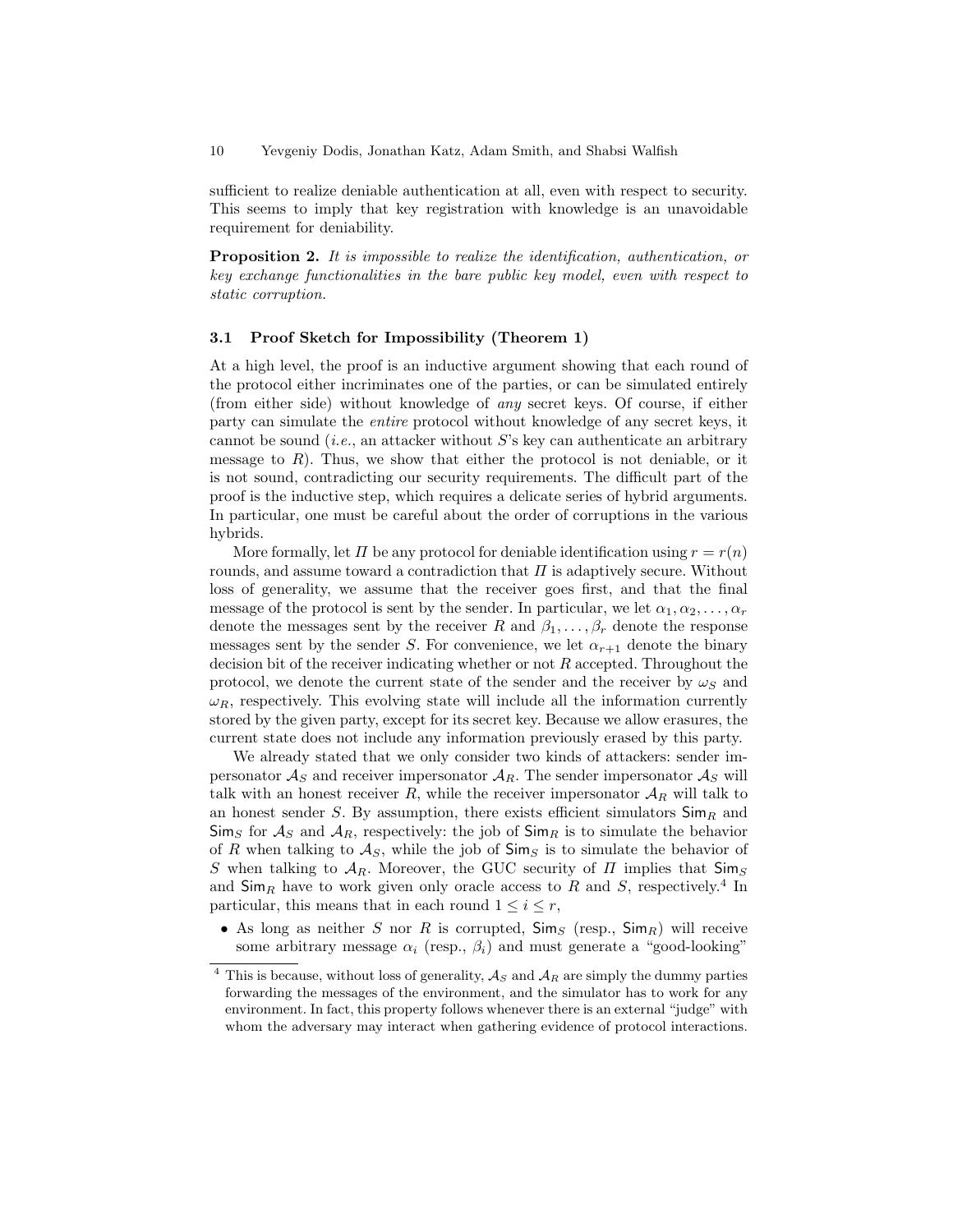response  $\beta_i$  (resp.,  $\alpha_{i+1}$ ). Moreover, it must do so without knowledge of the secret keys  $SK_S$  and  $SK_R$ , or any future messages  $\alpha_{i+1}, \ldots$  (resp.,  $\beta_{i+1}, \ldots$ ).

• If S (resp. R) is corrupted,  $\mathsf{Sim}_S$  (resp.,  $\mathsf{Sim}_R$ ) will be given the secret  $SK_S$ (resp.,  $SK_R$ ), and must then generate a "consistent-looking" internal state  $\omega_S$  (resp.,  $\omega_R$ ) for the corresponding party at round i. The pair  $(SK_S, \omega_S)$ (resp.,  $(SK_R, \omega_R)$ ) will then be given to the attacker and the environment.

From this description, we make our first key observation: as long as  $S$  and  $R$ are not corrupted, it is within the power of our attackers  $\mathcal{A}_S$  and  $\mathcal{A}_R$  to internally run the simulators  $\mathsf{Sim}_S$  and  $\mathsf{Sim}_R$ , respectively. In particular, we can make meaningful experiments where  $A<sub>S</sub>$  runs  $\textsf{Sim}_{S}$  against an honest receiver R, or  $A_R$  runs  $\textsf{Sim}_R$  against an honest sender S. Of course, a priori it is unclear what happens during these experiments, since  $\mathsf{Sim}_S$  was only designed to work against attackers  $A_R$  who do not know  $SK_R$  (as opposed to R itself, who certainly knows it), and similarly for  $\mathsf{Sim}_R$ . The bulk of the proof consists of showing that such "unintended" usages of  $\mathsf{Sim}_S$  and  $\mathsf{Sim}_R$  nevertheless result in the "expected" behavior. We give a sequence of hybrid experiments which show that, without knowing the secret key of the sender, the simulator  $\mathsf{Sim}_S$  can still successfully imitate the sender to an honest receiver, contradicting the soundness of identification. The details are given in the full version.

## 4 Circumventing the Impossibility Result

In this section, we discuss several positive results that circumvent the impossibility result of the previous section. We exhibit:

- A 1-message deniable authentication protocol tolerating *adaptive* corruptions, assuming a symmetric key infrastructure (i.e., a symmetric key shared between the sender and receiver);
- A 1-message deniable authentication protocol tolerating static corruptions in the PKI model;
- A 4-message protocol achieving a relaxed notion of deniable authentication, dubbed incriminating abort, and tolerating semi-adaptive corruptions in the PKI model. The protocol we give also satisfies the non-relaxed definition with respect to a static adversary.

Key exchange and deniable authentication can be reduced to each other, and so the results above also imply the feasibility of corresponding notions of deniable key exchange.

The first two results above are quite simple, and mainly serve to illustrate the gap between the simpler settings (symmetric keys and static corruptions) and the more realistic setting of public keys and adaptive corruptions. The third feasibility result is significantly more involved. We feel it represents an interesting and reasonable compromise between realistic modeling and feasibility.

Deniability with symmetric keys. Suppose for a moment that players have access to a symmetric key infrastructure; i.e., every pair of participants shares a uniformly random long-term key that is unknown to other participants. Then S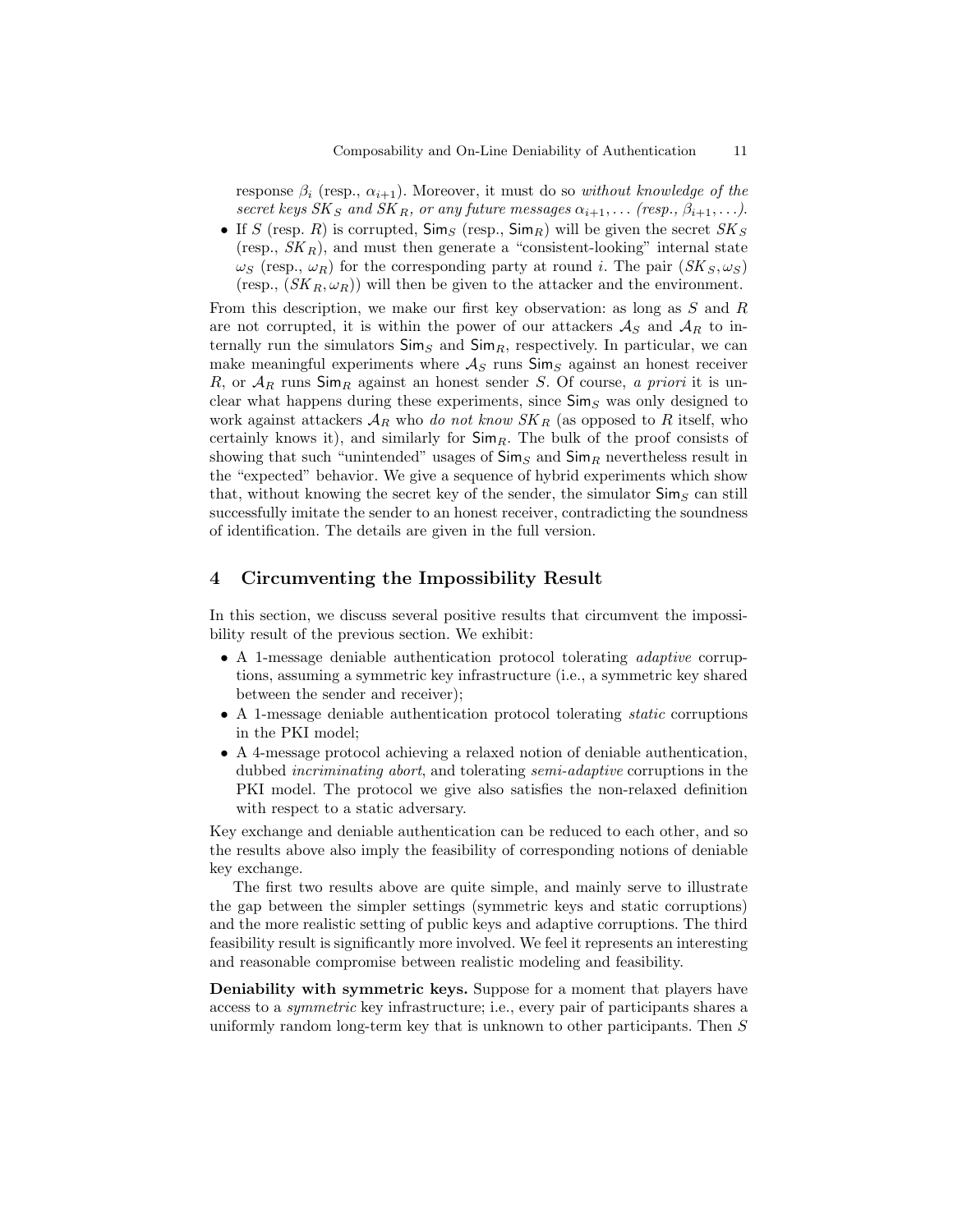can authenticate a message  $m$  to  $R$  by appending a MAC (message authentication code) tag computed on the input (sid,  $S, R, m$ ), where sid is a fresh random nonce. This is deniable roughly because the simulator for the protocol can make up a key for every pair of communicating players, and generate tags using the made-up key. In case of an adaptive corruption, the simulator can include the made-up key in the corrupted player's simulated memory contents.

This can be formalized in terms of the ideal functionalities  $\mathcal{F}_{auth}$  and  $\mathcal{F}_{ke}$ . The SKI corresponds to granting every player of players one-time use of  $\mathcal{F}_{ke}$ , with key re-use modeled via the UC with joint state theorem [12]. The use of a MAC shows that  $\mathcal{F}_{auth}$  can be reduced to a one-time  $\mathcal{F}_{ke}$ . In fact, the converse is also true: one can realize  $\mathcal{F}_{ke}$  by encrypting a key using a protocol that is secure against adaptive but passive adversaries (known as non-committing encryption [8]). The flows of this protocol can be authenticated using  $\mathcal{F}_{auth}$  to make it resistant to active attacks.

**Lemma 1** ( $\mathcal{F}_{auth} \iff \mathcal{F}_{ke}$ ). If one way functions exist, then there exists a protocol that UC-realizes the natural multi-session extension of  $\mathcal{F}_{auth}$  in the  $\mathcal{F}_{ke}$ hybrid model, requiring only a single call to  $\mathcal{F}_{ke}$ . Conversely, if non-committing encryption exists, then there exists a protocol that UC-realizes  $\mathcal{F}_{ke}$  in the  $\mathcal{F}_{auth}$ hybrid model. These reduction hold even against adaptive adversaries.

Static security with a PKI. We now turn to the public-key model. For certain types of public keys, players can use a PKI to generate a symmetric key k non-interactively. The idea of the protocol is then to use k to compute tags on messages as above. The authenticity of the message is derived from the authentication inherent in the PKI. The non-interactive key generation is not adaptively secure, and so the resulting protocols are only secure against static adversaries.

For example, suppose we operate in a cyclic group  $G$  generated by a generator g where the Decisional Diffie-Hellman (DDH) assumption holds. If each party  $P_i$  has a secret key  $x_i \in \mathcal{Z}_q$  and a public key  $y_i = g^{x_i}$ , then  $P_i$  and  $P_j$  noninteractively share a key  $k = g^{x_i x_j} = y_i^{x_j} = y_j^{x_i}$ . Under the DDH asumption, k looks like a random group element to an attacker who only knows the public keys  $y_i$  and  $y_j$ . Either one of  $P_i$  or  $P_j$  can then use k as a MAC key to authenticate messages to the other.

This type of key exchange is abstracted as *non-interactive authenticated key* exchange. We model the PKI via the registered keys with knowledge functionality  $\mathcal{F}^{\Phi}_{krk}$  (Figure 2) described in Section 2. (Key knowledge is necessary even for static security—see Proposition 2).

Theorem 3. Assuming the existence of non-interactive authenticated key exchange, there exists an efficient protocol  $\Phi$  such that  $\mathcal{F}_{auth}$  can be UC-realized in the  $\mathcal{F}_{krk}^{\Phi}$ -hybrid model with respect to static adversaries.

In contrast, the impossibility result of Section 3 rules out adaptively secure GUC realizations. To the best of our knowledge, this is the first example of a task that cannot be realized with respect to adaptive adversaries, but can be achieved with respect to static adversaries.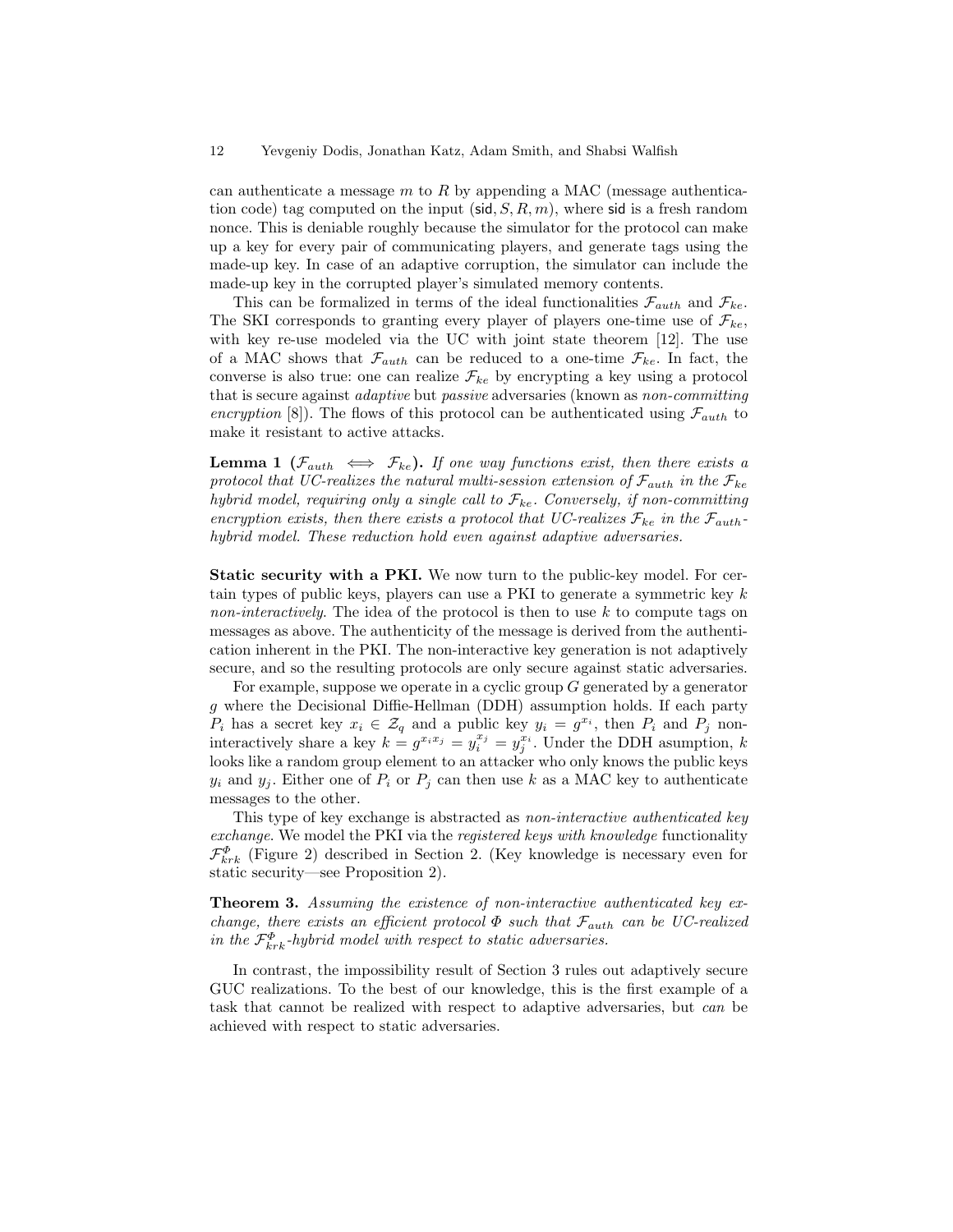## 4.1 Deniability with Incriminating Abort

Given the impossibility results of Section 3 and the possibility of PKI-based deniable authentication for static adversaries, it is natural to ask just how strong a notion of deniability can be achieved in the public key setting. We show here that one can guarantee deniability as long as  $(a)$  the protocol does not abort, and  $(b)$  there is one round during which neither the sender S nor the receiver  $R$  is adaptively corrupted. If the protocol aborts, the adversary can learn unsimulatable information depending on the secret keys of  $S$  and  $R$ —potentially enough to prove that one of them was trying to talk to the other. We call this notion deniability with incriminating abort.

We refer to an adversary that makes no corruptions during some phase of the protocol run as semi-adaptive. In particular, such an adversary will not corrupt any players during the protocol's single vulnerable round. However, the restriction to semi-adaptive security is also necessary to make the notion of abort meaningful: a fully adaptive adversary could always ensure that a protocol does not abort by corrupting a party immediately before it complains. Semiadaptive security implies forward security; that is, a conversation that completes successfully is later deniable even if parties are forced to reveal the contents of their memories.

We phrase our results in terms of key exchange. This implies the corresponding feasibility results for authentication. However, forward security is especially meaningful for key exchange, because the protocol need only be run once, at setup time, for every pair of participants. If the key exchange protocol succeeds (with no adaptive corruption occurring during the protocol execution), then we can still use adaptively secure protocols realized in the  $\mathcal{F}_{ke}$ -hybrid model, and they will retain their adaptive security. In other words, the new protocol almost represents a deniable realization of  $\mathcal{F}_{ke}$ : if we could somehow guarantee that the protocol never aborts, then it would GUC-realize  $\mathcal{F}_{ke}$ .

Modeling incriminating abort. We model the PKI via a shared, "registered keys with knowledge" functionality  $\mathcal{F}^{\Phi}_{krk}$  (Figure 2), as in the protocols for static adversaries. The key exchange with incriminating abort functionality  $\mathcal{F}_{\text{keia}}$  is similar to  $\mathcal{F}_{ke}$  except that the ideal-model adversary may explicitly request the protocol to abort, and in such a case the functionality will provide evidence that one of  $S$  and  $R$  was trying to talk to the other. It would be intuitively appealing to leak a single bit to the environment stating that a conversation occurred. We do not know of a way to ensure such limited leakage, and besides this gives up too much information: as we will see, our protocol only compromises deniability if the protocol aborts and one of  $S$  or  $R$  is corrupted at a later time. Instead, we parametrize  $\mathcal{F}_{\mathsf{keia}}$  with an "incrimination procedure" IncProc. In the case of an abort,  $\mathcal{F}_{\text{keia}}^{\text{IncProc}}$  allows the adversary to interact with  $\text{IncProc}(SK_S, ...),$  which essentially represents the potentially non-simulatable flows of the protocol. If the protocol doesn't abort, then a fresh symmetric key is distributed to S and R and nothing is leaked to the adversary. The functionality  $\mathcal{F}_{\text{keia}}^{\text{IncProc}}$  is described in Figure 3.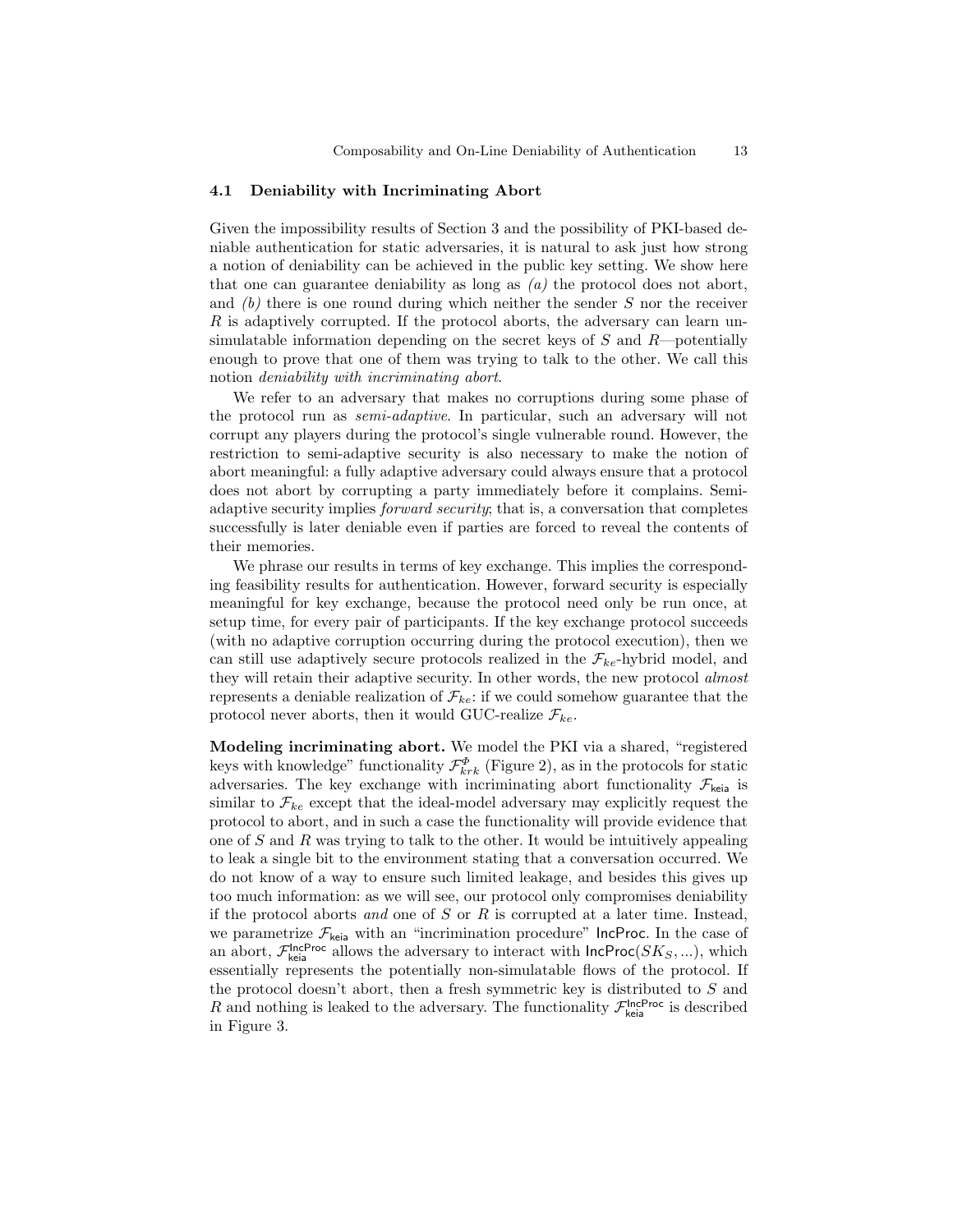# $\operatorname{Functionality}\,\mathcal{F}_{\textsf{keia}}^{\textsf{IncProc}}$

 $\mathcal{F}_{\text{keia}}$ , which is parameterized by an "incrimination procedure" IncProc, and a security parameter  $\lambda$  proceeds as follows, when running in the  $\mathcal{F}_{krk}$ -hybrid model with parties  $S$  and  $R$  (who have already registered secret keys  $SK_S$  and  $SK_R$ , respectively) and adversary S:

- 1. Upon receiving a message of the form  $(S, \text{keyexchange}, \text{sid}, S, R, SKs)$ from party  $S$ , if there are no previous records, then record the value (keyexchange, sid,  $S, R, SK_S$ ), mark S "active", and a send public delayed output (keyexchange, sid,  $S$ ,  $R$ ) to  $R$ . (Otherwise, ignore the message.)
- 2. Upon receiving a message of the form  $(R, \text{keyexchange}, \text{sid}, S, R, SK_R)$ from party  $R$ , if  $R$  is not yet "active", mark  $R$  as "active" and send a public delayed output ( $\texttt{active}, \textsf{sid}, S, R$ ) to S. (Otherwise, ignore the message.)
- 3. Upon receiving a message of the form (setkey, sid,  $S, R, k'$ ) from  $S$ , if R is corrupt and S is "active", then output (setkey,  $\mathsf{sid}, S, R, k'$ ) to S and  $R$ , and halt. If  $R$  is "active" but not corrupt, then sample a fresh key  $k \leftarrow \{0,1\}^{\lambda}$  and send the message (setkey, sid, S, R, k) to R. Furthermore, if S is "active", then send the delayed message (setkey, sid,  $S, R, k$ ) to S as well. In all cases, this completes the protocol, and the functionality halts.
- 4. Upon receiving a message of the form (abort, sid,  $S, R$ ) from  $S$ , if S is "active", send (abort, sid,  $S$ ,  $R$ ) as a delayed message to  $S$  and mark  $S$ "aborted". If  $R$  is "active", send (abort, sid,  $S, R$ ) as a delayed message to  $R$  (*i.e.*,  $S$  need not notify either party that the protocol was aborted, and may still cause  $R$  to output a key using a setkey message, but cannot cause  $S$  to output a key once an abort has occurred).
- 5. Upon receiving a message of the form (incriminate, sid, S) from  $S$ , if this is the first time receiving such a message and  $S$  is currently "aborted" and honest, then run the procedure  $IncProc(side, S, R, PK_S, PK_R, SK_S).$

Fig. 3. The ideal functionality for Key Exchange with Incriminating Abort, parameterized by an incrimination procedure IncProc which runs only if the key exchange is aborted by the adversary.

The incrimination procedure may at first be hard to interpret, and so we highlight some properties of protocols that realize  $\mathcal{F}_{\text{keia}}^{\text{IncProc}}$ . First, if no abort occurs then the ideal protocol is forward secure, since the symmetric key is random and unconnected to other quantities in the protocol. Hence, if a protocol  $\pi$  GUCrealizes  $\mathcal{F}_{\text{keia}}^{\text{IncProc}}$  for any procedure  $\text{IncProc}$  then  $\pi$  is forward-secure. Second, if an abort does occur and the adversary learns information, this information depends only on the sender's secret key and public information. Because secret keys are useless in the ideal model, this has no impact on the security of other protocols. In particular, the incrimination information cannot be used to fake authenticated messages in other conversations, or to convince the environment that S talked to anyone other than R. This last observation implies that not all incrimination oracles can be realized by real protocols: for example, if IncProc gives away the sender's secret key, then a real adversary would subsequently be able to fake arbitrary messages from the sender to other parties, contradicting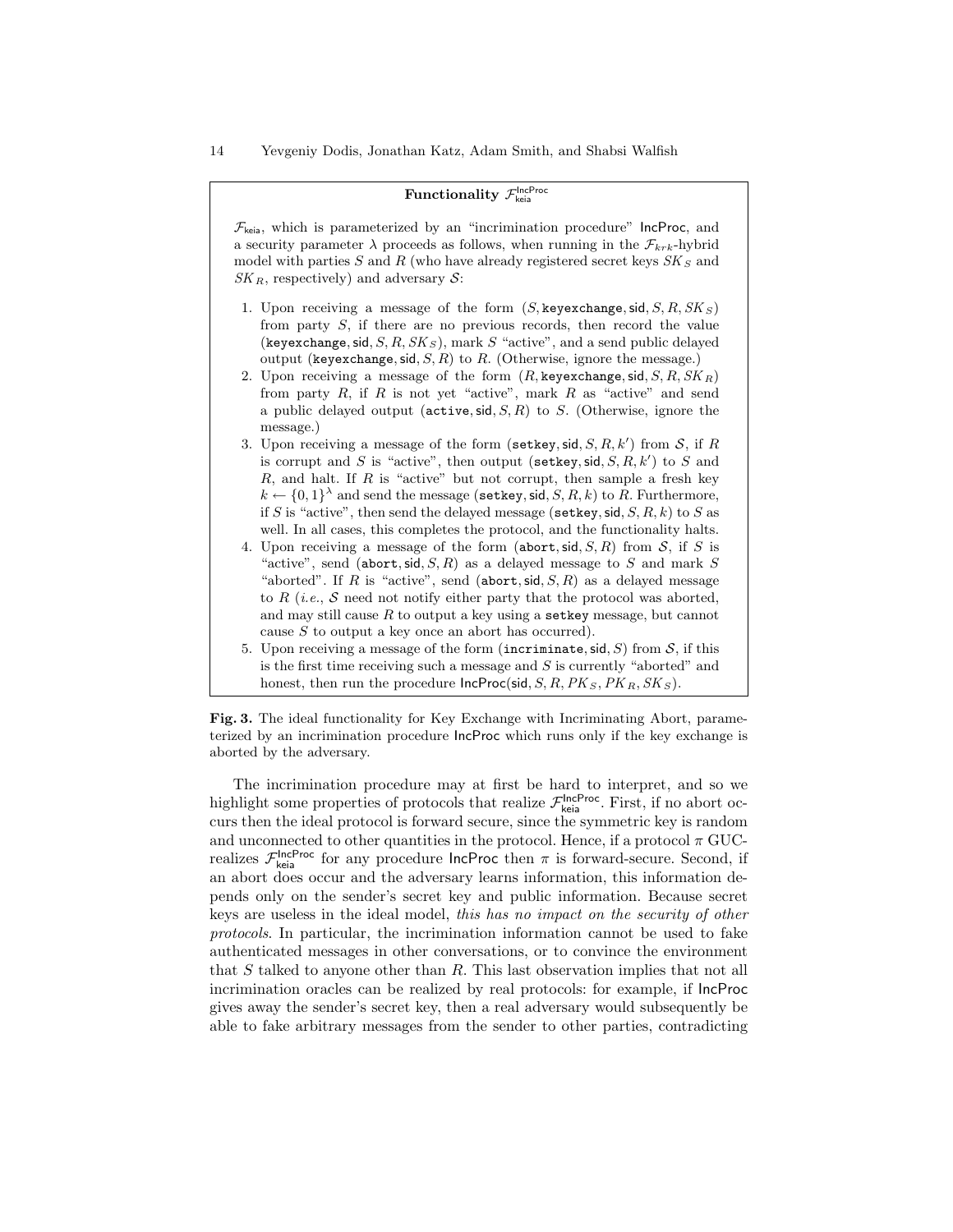the indistinguishability from the ideal model. We prove below that there exists a procedure **IncProc** for which  $\mathcal{F}_{\text{keia}}^{\text{IncProc}}$  can, in fact, be realized.

**Construction.** At the core of our constructions for realizing  $\mathcal{F}_{\text{keia}}$  is a chosenciphertext (CCA) secure variant of Dual Receiver Encryption (DRE) [15]. DRE allows anyone to encrypt a message to two parties with a single ciphertext, with the guarantee that attempts to decrypt a ciphertext by either of the two recipients will produce the same result. In our protocol, this means that certain actions can be simulated using either  $S$  or  $R$ 's secret key. We formally define CCA-secure DRE in the full version, and describe a DRE scheme that is similar to the plaintext-aware encryption of [21]. Our protocol also uses a 2-round noncommitting encryption (NCE) scheme [8].

Our 4-message protocol for realizing  $\mathcal{F}_{\text{keia}}^{\text{IncProc}}$  is summarized in Figure 4. Intuitively, the incrimination procedure IncProc will expect the adversary to supply a ciphertext that matches the form of the second flow  $(\psi_1)$  in the protocol below, and will then use S's secret key to decrypt  $\psi_1$  and compute a corresponding third flow  $(\psi_2)$ . The incrimination procedure hands  $\psi_2$  to the adversary, along with the random coins used by a non-committing encryption scheme.

Notably, although we only realize  $\mathcal{F}_{\text{keia}}^{\text{IncProc}}$  against a semi-adaptive adversary, the same protocol is also a statically secure realization of  $\mathcal{F}_{ke}$ . Therefore, we have achieved a strictly stronger notion of security than that achieved by the one-message protocol using NI-AKE and MACs, or HMQV. Honest parties are always guaranteed complete deniability when the protocol succeeds, and even if the protocol aborts, deniability is maintained until some future corruption of a party occurs. It is an open question whether this notion of deniability can be further improved upon.

Theorem 4. Assuming the existence of dual-receiver and non-committing encryption, the protocol  $\Phi_{dre}$  in Figure 4

- 1. realizes  $\mathcal{F}_{\text{keia}}^{\text{IncProc}_{dre}}$  in the  $\mathcal{F}_{krk}^{\Phi_{dre}}$ -hybrid model with semi-adaptive security, for a suitable procedure  $lncProc_{dre}$  (defined in the full version); and
- 2. realizes  $\mathcal{F}_{ke}$  in the  $\mathcal{F}_{krk}^{\Phi_{dre}}$ -hybrid model with static security.

Moreover, the output of  $IncProc_{dre}$  can be simulated using the secret key of R instead of S.

As mentioned above, realizing  $\mathcal{F}^{\mathsf{IncProc}}_{\mathsf{keia}}$  is meaningful for any procedure  $\mathsf{IncProc}.$ However, the particular incrimination procedure of IncProc has additional properties. First, it can be faked without knowing either secret key, and the fake distribution is indistinguishable from the real one to a distinguisher who knows neither key. Second, it can be simulated exactly using either of the secret keys. These properties together mean that  $\Phi_{dre}$  is statically secure (as stated in the theorem) and that even in the case of an abort with a subsequent corruption, it is only possible to incriminate one of the pair  $\{S, R\}$ , and not S specifically.

Acknowledgments. We would like to thank Ran Canetti for many extremely illuminating discussions about composable authentication. We would also like to thank Yehuda Lindell, Rafael Pass and Amit Sahai for useful comments.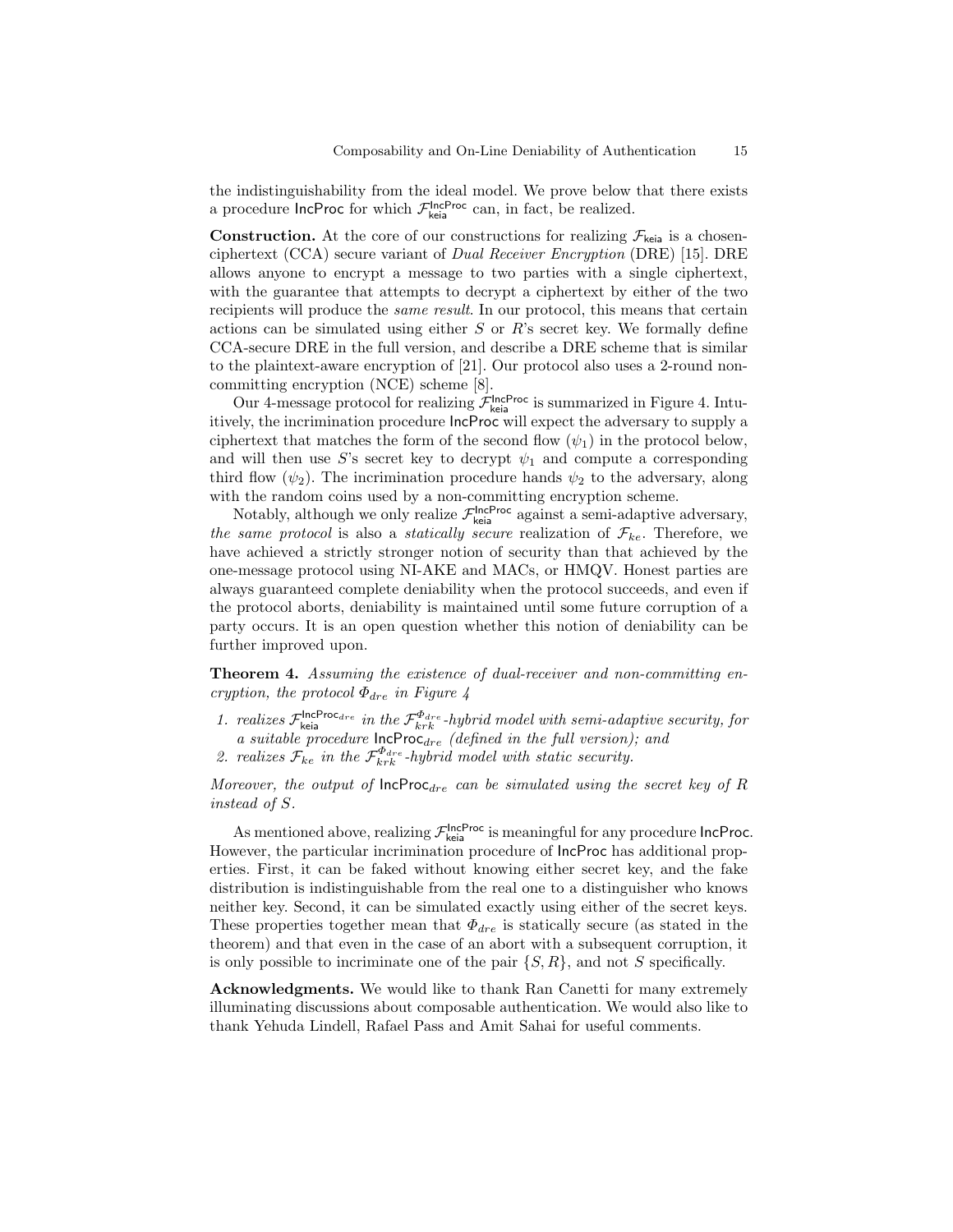|                                                                                               | keyexchange <sub>0</sub> , sid, $S, R$                                                     | К                                                                                      |
|-----------------------------------------------------------------------------------------------|--------------------------------------------------------------------------------------------|----------------------------------------------------------------------------------------|
|                                                                                               | $\psi_1 = \text{DREnc}(PK_S, PK_B, \langle \text{sid}, \eta_B \rangle)$                    | $\eta_R \leftarrow \{0,1\}^{\lambda}$                                                  |
| $(\text{pk}, \text{sk}) \leftarrow \mathsf{NCGen}()$<br>$\eta_S \leftarrow \{0,1\}^{\lambda}$ | $\psi_2 = \text{DREnc}(PK_S, PK_B, \langle \text{sid}, \eta_B, \eta_S, \text{pk} \rangle)$ |                                                                                        |
| $k \leftarrow \mathsf{NCDec}(\mathsf{sk}, \gamma)$                                            | $\psi_3 = \text{DREnc}(PK_S, PK_B, \langle \text{sid}, \eta_S, \gamma \rangle)$            | $k \leftarrow \{0,1\}^{\lambda}$<br>$\gamma \leftarrow \mathsf{NCEnc}(\mathrm{pk}, k)$ |

Fig. 4. A graphical illustration of Protocol  $\Phi_{dre}$  for realizing  $\mathcal{F}_{keia}$ . S and R check consistency of each flow immediately upon receiving it; if the flow is not consistent, the protocol is aborted. Notation: (Gen, DREnc, DRDec) is a Dual Receiver Encryption scheme and (NCGen, NCEnc, NCDec, NCSim, NCEqv) is a Non-Committing Encryption scheme (see full version).

## References

- 1. B. Barak, R. Canetti, J. Nielsen, and R. Pass. Universally composable protocols with relaxed set-up assumptions. In FOCS, pages 186–195. IEEE Computer Society, 2004.
- 2. A. Bender, J. Katz, and R. Morselli. Ring signatures: Stronger definitions, and constructions without random oracles. In Theory of Cryptography Conference, pages 60–79, 2006.
- 3. N. Borisov, I. Goldberg, and E. Brewer. Off-the-record communication, or, why not to use PGP. In WPES, pages 77–84. ACM, 2004.
- 4. C. Boyd, W. Mao, and K. Paterson. Deniable authenticated key establishment for internet protocols. In Security Protocols Workshop, volume 3364 of LNCS, pages 255–271. Springer, 2003.
- 5. R. Canetti. Universally composable security: A new paradigm for cryptographic protocols. In FOCS, pages 136–145, 2001.
- 6. R. Canetti. Universally composable signatures, certification, and authentication. In Computer Security Foundations Workshop, 2004.
- 7. R. Canetti, Y. Dodis, R. Pass, and S. Walfish. Universally composable security with global setup. In TCC, volume 4392 of LNCS, pages 61–85. Springer, 2007.
- 8. R. Canetti, U. Feige, O. Goldreich, and M. Naor. Adaptively secure multi-party computation. In STOC 1996.
- 9. R. Canetti and M. Fischlin. Universally composable commitments. In Advances in Cryptology — Crypto 2001.
- 10. R. Canetti, J. Kilian, E. Petrank, and A. Rosen. Black-box concurrent zeroknowledge requires (almost) logarithmically many rounds. SIAM J. Comput., 32(1):1–47, 2002.
- 11. R. Canetti, E. Kushilevitz, and Y. Lindell. On the limitations of universally composable two-party computation without set-up assumptions. J. Cryptology, 19(2):135–167, 2006.
- 12. R. Canetti and T. Rabin. Universal composition with joint state. In Advances in Cryptology — Crypto 2003.